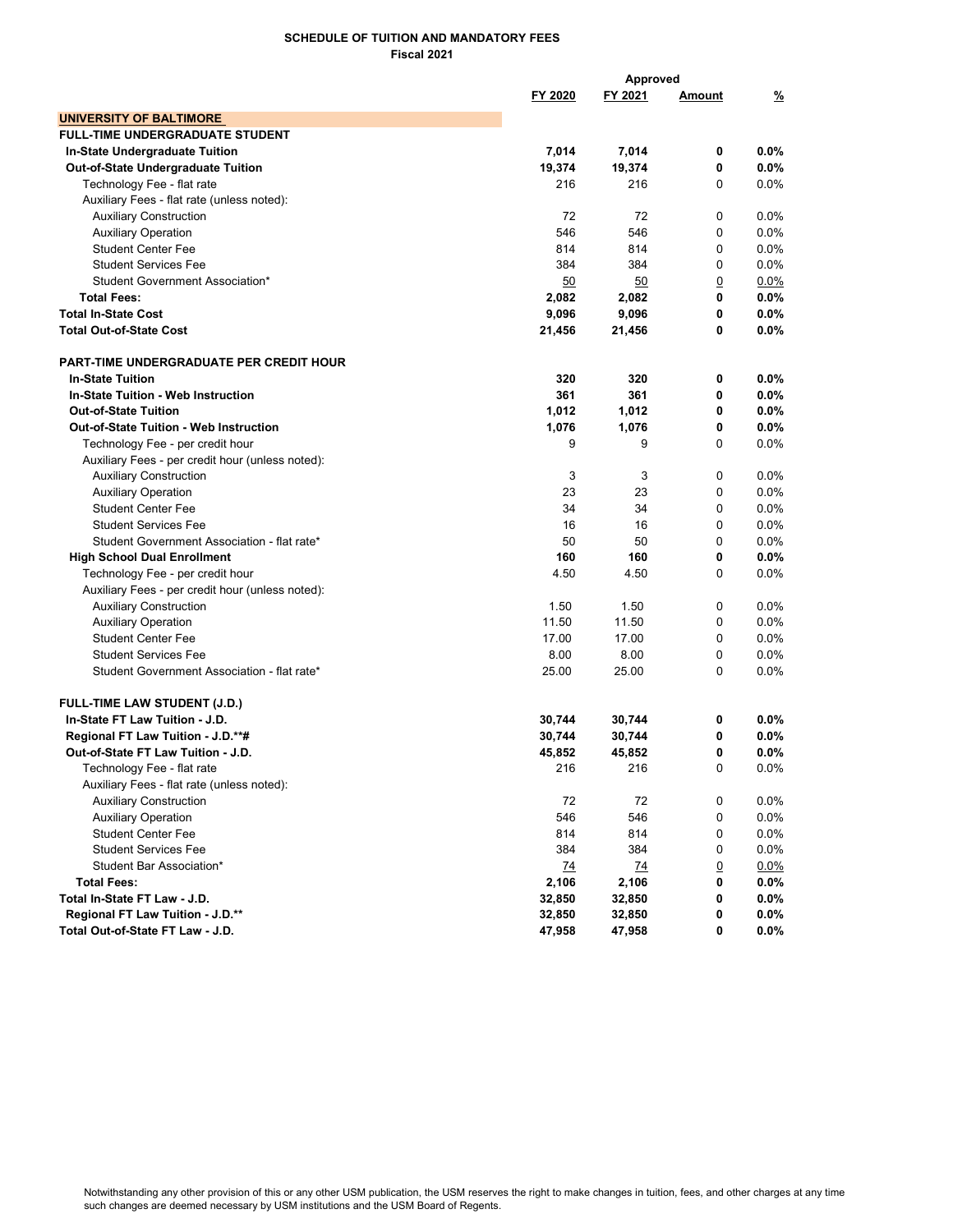## SCHEDULE OF TUITION AND MANDATORY FEES Fiscal 2021

|                                                                                  |               | Approved      |                |                 |
|----------------------------------------------------------------------------------|---------------|---------------|----------------|-----------------|
|                                                                                  | FY 2020       | FY 2021       | <u>Amount</u>  | <u>%</u>        |
|                                                                                  |               |               |                |                 |
| FULL-TIME LAW STUDENT (LL.M. - US)                                               |               |               | 0              |                 |
| In-State FT Law Tuition - LL.M. - US<br>Out-of-State FT Law Tuition - LL.M. - US | 20,390        | 20,390        | 0              | $0.0\%$<br>0.0% |
|                                                                                  | 20,390<br>216 | 20,390<br>216 | 0              |                 |
| Technology Fee - flat rate                                                       |               |               |                | $0.0\%$         |
| Auxiliary Fees - flat rate (unless noted):                                       |               | 72            | 0              |                 |
| <b>Auxiliary Construction</b>                                                    | 72            |               |                | $0.0\%$         |
| <b>Auxiliary Operation</b>                                                       | 546           | 546           | 0              | 0.0%            |
| <b>Student Center Fee</b>                                                        | 814           | 814           | 0              | 0.0%            |
| <b>Student Services Fee</b>                                                      | 384           | 384           | 0              | 0.0%            |
| Student Bar Association*                                                         | 74            | 74            | $\overline{0}$ | $0.0\%$         |
| <b>Total Fees:</b>                                                               | 2,106         | 2,106         | 0              | $0.0\%$         |
| Total In-State FT Law - LL.M. - US                                               | 22,496        | 22,496        | 0              | $0.0\%$         |
| Total Out-of-State FT Law - LL.M. - US                                           | 22,496        | 22,496        | 0              | $0.0\%$         |
| <b>PART-TIME LAW PER CREDIT HOUR</b>                                             |               |               |                |                 |
| J.D. In-State Tuition                                                            | 1,273         | 1,273         | 0              | 0.0%            |
| J.D. Regional Tuition**                                                          | 1,273         | 1,273         | 0              | $0.0\%$         |
| J.D. Out-of-State Tuition                                                        | 1,793         | 1,793         | 0              | $0.0\%$         |
| LL.M. US In-State Tuition                                                        | 686           | 686           | 0              | $0.0\%$         |
| LL.M. US Out-of-State Tuition                                                    | 686           | 686           | 0              | $0.0\%$         |
| LL.M. Tax In-State/Masters Tax In-State Tuition                                  | 999           | 999           | 0              | $0.0\%$         |
| LL.M. Tax Out-of-State/Masters Tax Out-of-State Tuition                          | 999           | 999           | 0              | $0.0\%$         |
| Technology Fee - per credit hour                                                 | 9             | 9             | 0              | 0.0%            |
| Auxiliary Fees - per credit hour (unless noted):                                 |               |               |                |                 |
| <b>Auxiliary Construction</b>                                                    | 3             | 3             | 0              | 0.0%            |
|                                                                                  | 23            | 23            | 0              | 0.0%            |
| <b>Auxiliary Operation</b><br><b>Student Center Fee</b>                          | 34            | 34            | 0              | 0.0%            |
|                                                                                  | 16            | 16            | 0              | 0.0%            |
| <b>Student Services Fee</b>                                                      |               | 74            |                |                 |
| Student Bar Association - flat rate (LL.M. students only)*                       | 74            |               | 0              | 0.0%            |
| Student Government Association - flat rate (Masters Tax only)*                   | 50            | 50            | 0              | 0.0%            |
| <b>PART-TIME GRADUATE PER CREDIT HOUR</b>                                        |               |               |                |                 |
| In-State Tuition (MBA - in person and on-line instruction)                       | 848           | 848           | 0              | $0.0\%$         |
| Regional Tuition (MBA - in person and on-line instruction)                       | 848           | 848           | 0              | 0.0%            |
| Out-of-State Tuition (MBA - on-line instruction)                                 | 848           | 848           | 0              | 0.0%            |
| Out-of-State Tuition (MBA - in person instruction                                | 1,184         | 1,184         | 0              | 0.0%            |
| Technology Fee - per credit hour                                                 | 9             | 9             | 0              | 0.0%            |
| Auxiliary Fees - per credit hour (unless noted):                                 |               |               |                |                 |
| <b>Auxiliary Construction</b>                                                    | 3             | 3             | 0              | 0.0%            |
| <b>Auxiliary Operation</b>                                                       | 23            | 23            | 0              | 0.0%            |
| <b>Student Center Fee</b>                                                        | 34            | 34            | 0              | 0.0%            |
| <b>Student Services Fee</b>                                                      | 16            | 16            | 0              | 0.0%            |
| Student Government Association - flat rate*                                      | 50            | 50            | 0              | $0.0\%$         |
| <b>PART-TIME GRADUATE PER CREDIT HOUR</b>                                        |               |               |                |                 |
| <b>Business - other than MBA and MS in Taxation:</b>                             |               |               |                |                 |
| In-State Tuition (in person and Web instruction)                                 | 809           | 809           | 0              | $0.0\%$         |
| Regional Tuition (in person and Web instruction)**                               | 809           | 809           | 0              | $0.0\%$         |
| Out-of-State Tuition - OnLine MS Accounting#                                     | 809           | 809           | 0              | $0.0\%$         |
| Out-of-State Tuition (in person and Web instruction except on-line MS Acctg.)    | 1,117         | 1,117         | 0              | 0.0%            |
| Technology Fee - per credit hour                                                 | 9             | 9             | 0              | $0.0\%$         |
|                                                                                  |               |               |                |                 |
| Auxiliary Fees - per credit hour (unless noted):                                 |               |               |                |                 |
| <b>Auxiliary Construction</b>                                                    | 3             | 3             | 0              | $0.0\%$         |
| <b>Auxiliary Operation</b>                                                       | 23            | 23            | 0              | $0.0\%$         |
| <b>Student Center Fee</b>                                                        | 34            | 34            | 0              | 0.0%            |
| <b>Student Services Fee</b>                                                      | 16            | 16            | 0              | 0.0%            |
| Student Government Association - flat rate*                                      | 50            | 50            | 0              | 0.0%            |